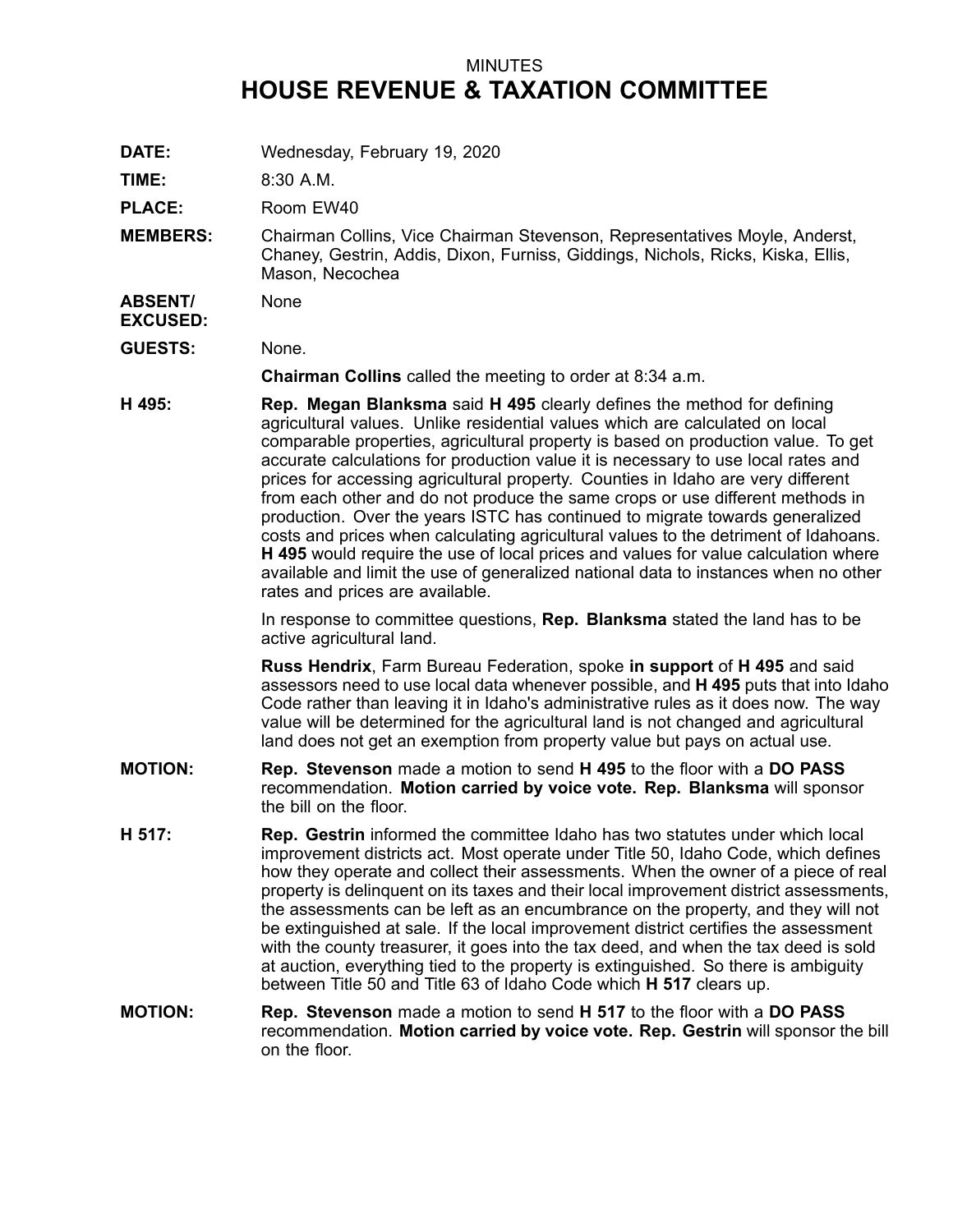**RS 27711: Rep. Gary Marshall** stated **RS 27711** will give statutory clarity to the ISTC on their assertion of claims in bankruptcies involving convicted criminals' protection of assets embezzled or stolen from victims in Idaho. **RS 27711** prohibits ISTC from claiming <sup>a</sup> first priority position in <sup>a</sup> bankruptcy if five conditions are met: the unpaid tax claim is on money obtained by criminal activity; the person owing the tax is convicted of <sup>a</sup> crime; the criminal files for bankruptcy protection; the victim of the crime files <sup>a</sup> creditor claim in the same bankruptcy estate; and there are insufficient funds to pay both claims. Rep. Marshall shared the experience of one of his constituants whose business accounts were ebezzled and their problems with their claims for recovery of the stolen funds in bankruptcy.

> In response to committee questions regarding the retroactive July 1, 2019 effective date, **Rep. Marshall** replied the emergency clause is to give the victims he mentioned the possibility of resolving their bankruptcy claims. He further answered committee questions by saying he was unaware of similar cases in Idaho that would be impacted by the retroactive effective date.

## **MOTION: Rep. Ellis** made <sup>a</sup> motion to introduce **RS 27711. Motion carried by voice vote**.

**Tom Harris**, Chairman, ISTC, informed the committee the Governor asked him to restore confidence in the ISTC, and he would be addressing the reorganization of the ISTC. Chairman Harris provided his background, which he said provided an outside perspective to the ISTC as <sup>a</sup> state administrative agency. He said at the highest level, the appeals process is being enhanced by adding an appellate body to appeals. Typically, an oversight tax commissioner determines appeals as opposed to the full tax commission. He said he wants to put <sup>a</sup> director in place to take care of ISTC day-to-day operations because the ISTC is <sup>a</sup> complex organization and <sup>a</sup> professional director would be very effective. As commissioners move to <sup>a</sup> more active appellate body, it will be difficult for them to be impartial if they are <sup>a</sup> part of the operations of the business. Separation of duties is needed to run <sup>a</sup> pure appellate function. He described and discussed the organizational chart for ISTC, and he outlined their duties: listen to appeals and hearings; be responsible, constitutionally, for the State Board of Equalization and to oversee county boards of equalization; hold ISTC open meetings; do Economic Estimates Commisison once <sup>a</sup> year; be responsible for tax policy management and oversight; be responsible for rules development and oversight; and have an over \$50,000 settlement process meeting.

In response to committee questions regarding accountability and the oversight of the legislature for the new program **Chairman Harris** replied there is some reporting by statute that comes out of ISTC every year to the germane committees which will still happen, and there is no formal legislative oversight in this process. He said he is unaware of an executive agency that has legislative oversight. He further replied to committee questions that the ISTC is not just accountable to the Governor but to the citizens of Idaho through the executive branch, and he is speaking before the committee today to connect the legislative branch through the executive branch. When questioned why he is telling the committee what is going to be done rather than working with the committee, Chairman Harris replied the process started with trying to do it through statute with <sup>a</sup> bill, which turned out to be 400 pages because there were some other considerations in play. It was too big <sup>a</sup> lift, so they proceeded with restructure, which the Idaho Attorney General and the Department of Human Resources said was within their authority today and responsive to taxpayers, citizens of Idaho and the Legislature who asked for <sup>a</sup> more independent appellate function and professional management of ISTC. He was asked by the committee why, if the legislature had no oversight, time was spent on <sup>a</sup> 400-page bill to change the statute to enable them to make changes to the ISTC. He said the scope of the bill was much broader than what is presented here and was about consolidating two agencies. Chairman Harris was asked by committee